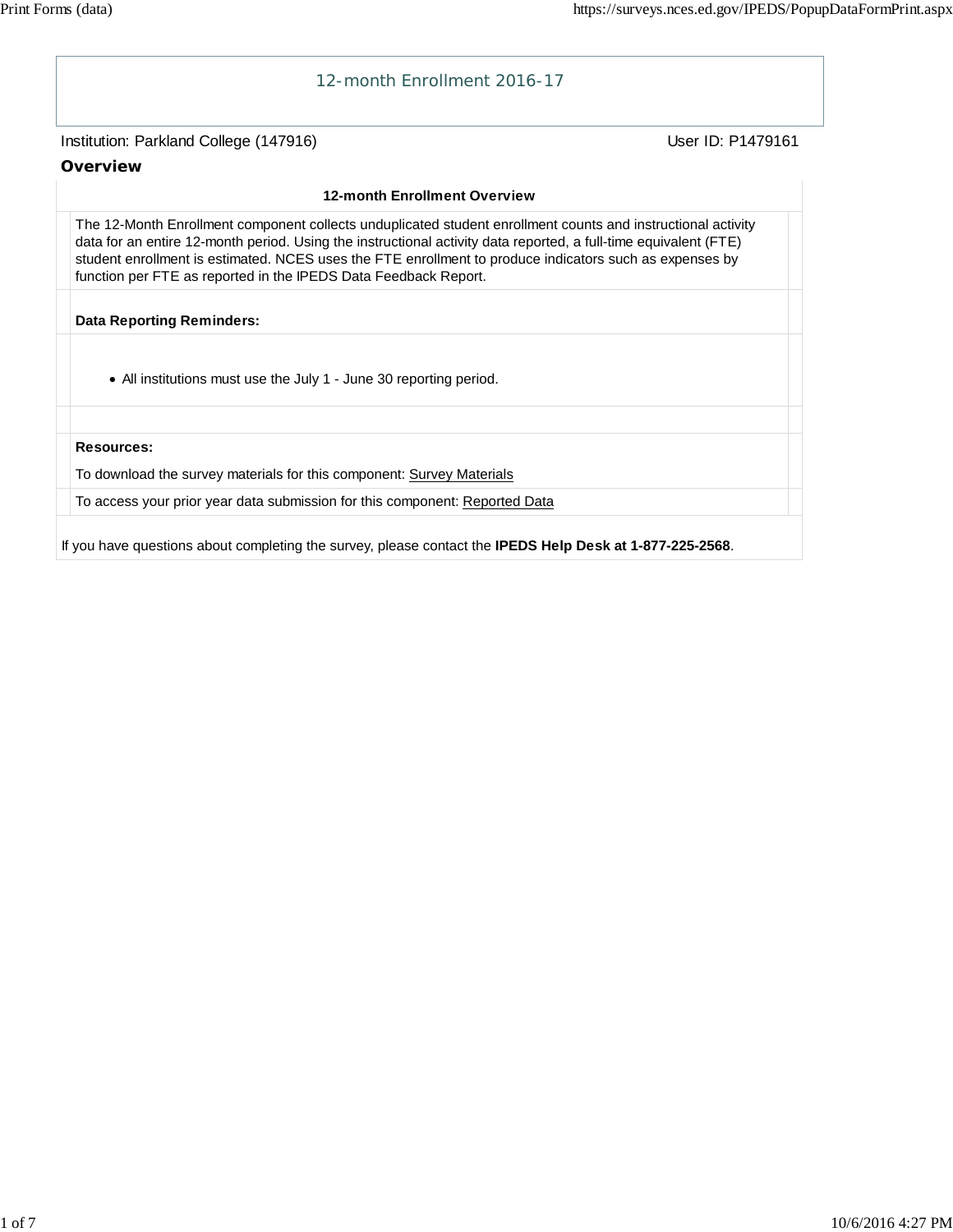Institution: Parkland College (147916) Contact College (147916)

#### **Undergraduate Instructional Activity Type**

**Undergraduate instructional activity data in Part B may be reported in units of contact hours or credit hours. Which instructional activity units will you use to report undergraduate instructional activity?**

**Please note that any graduate level instructional activity must be reported in credit hours.**

|   | Contact hours                                                                                                              |
|---|----------------------------------------------------------------------------------------------------------------------------|
| ⊙ | Credit hours                                                                                                               |
| o | Both contact and credit hours (some undergraduate programs measured in contact hours and some<br>measured in credit hours) |
|   | You may use the space below to provide context for the data you've reported above.                                         |
|   |                                                                                                                            |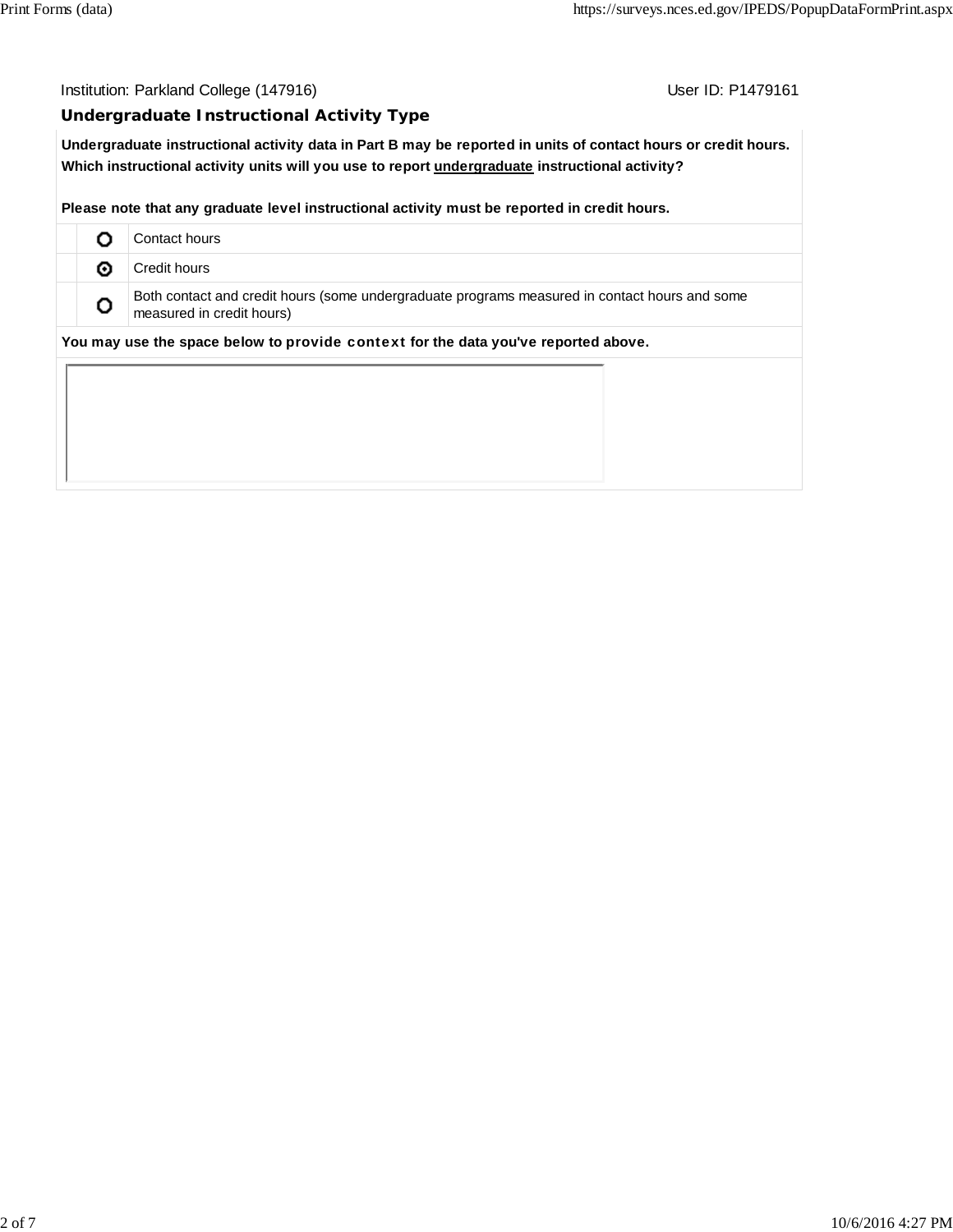#### Institution: Parkland College (147916) Contract College (147916)

#### **Part A - Unduplicated Count**

#### **12-month Unduplicated Count by Race/Ethnicity and Gender**

**July 1, 2015 - June 30, 2016**

#### **Reporting Reminders:**

- **Report Hispanic/Latino individuals of any race as Hispanic/Latino**
- **Report race for non-Hispanic/Latino individuals only**
- **Even though Teacher Preparation certificate programs may require a bachelor's degree for admission, they are considered subbaccalaureate undergraduate programs, and students in these programs are undergraduate students.**

#### **Men**

| Students enrolled for credit              | Undergraduate students |
|-------------------------------------------|------------------------|
| Nonresident alien                         | 27                     |
| Hispanic/Latino                           | 593                    |
| American Indian or Alaska Native          | 35                     |
| Asian                                     | 797                    |
| Black or African American                 | 988                    |
| Native Hawaiian or Other Pacific Islander | 9                      |
| White                                     | 7,055                  |
| Two or more races                         | 152                    |
| Race and ethnicity unknown                | 2,011                  |
| <b>Total men</b>                          | 11,667                 |
| Total men prior year                      | 12,740                 |

#### Women

| Students enrolled for credit              | Undergraduate students |
|-------------------------------------------|------------------------|
| Nonresident alien                         | 17                     |
| Hispanic/Latino                           | 511                    |
| American Indian or Alaska Native          | 20                     |
| Asian                                     | 619                    |
| <b>Black or African American</b>          | 962                    |
| Native Hawaiian or Other Pacific Islander | 6                      |
| White                                     | 4,137                  |
| Two or more races                         | 151                    |
| Race and ethnicity unknown                | 957                    |
| <b>Total women</b>                        | 7,380                  |
| Total women prior year                    | 7,933                  |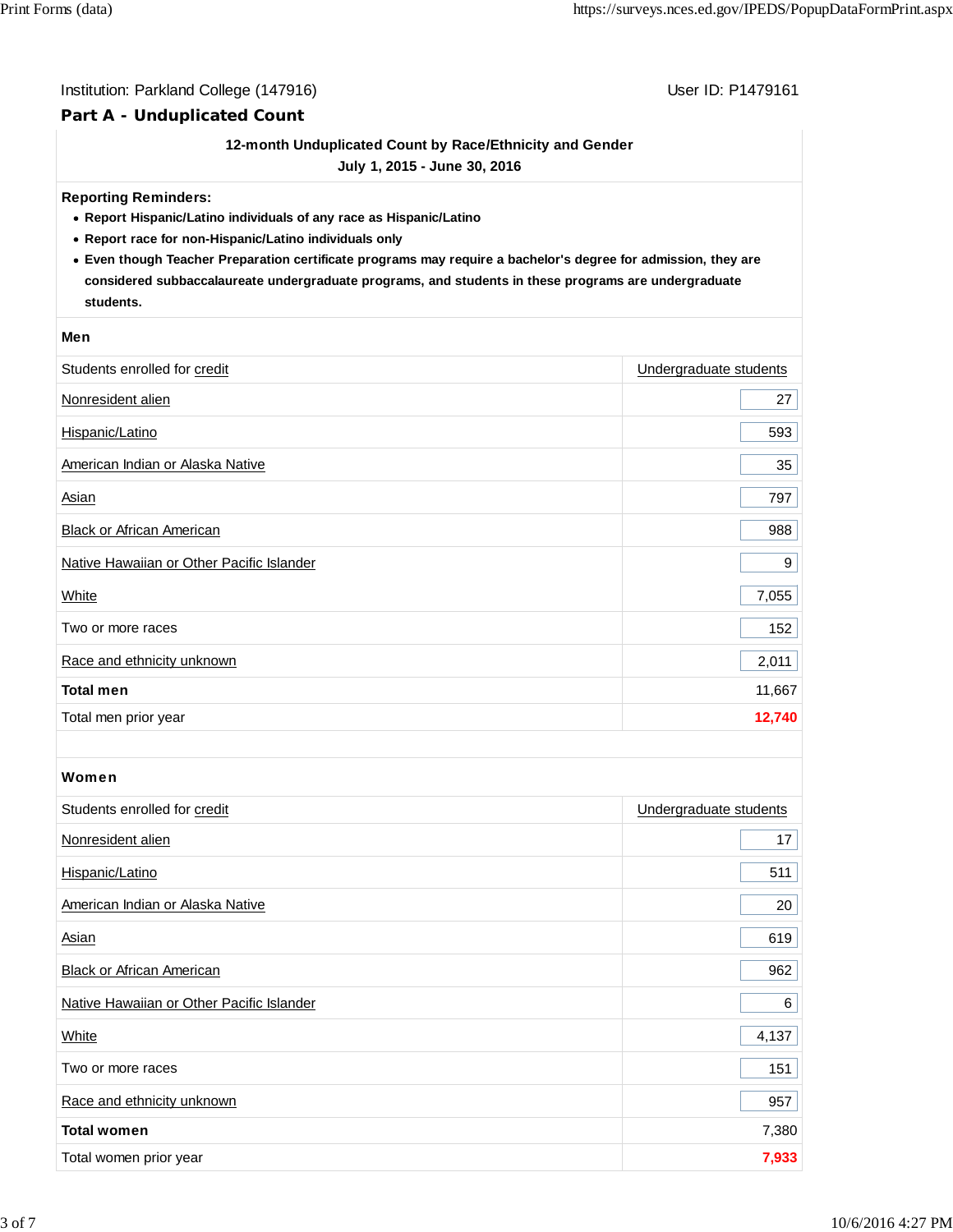| <b>Grand total (2015-16)</b>                                                                                                             | 19.047 |
|------------------------------------------------------------------------------------------------------------------------------------------|--------|
| Prior year data:                                                                                                                         |        |
| Unduplicated headcount (2014-15)                                                                                                         | 20,673 |
| Total enrollment Fall 2015<br>NOTE: Grand total (2015-16) calculated above is expected to be greater than Total<br>enrollment Fall 2015. | 8,147  |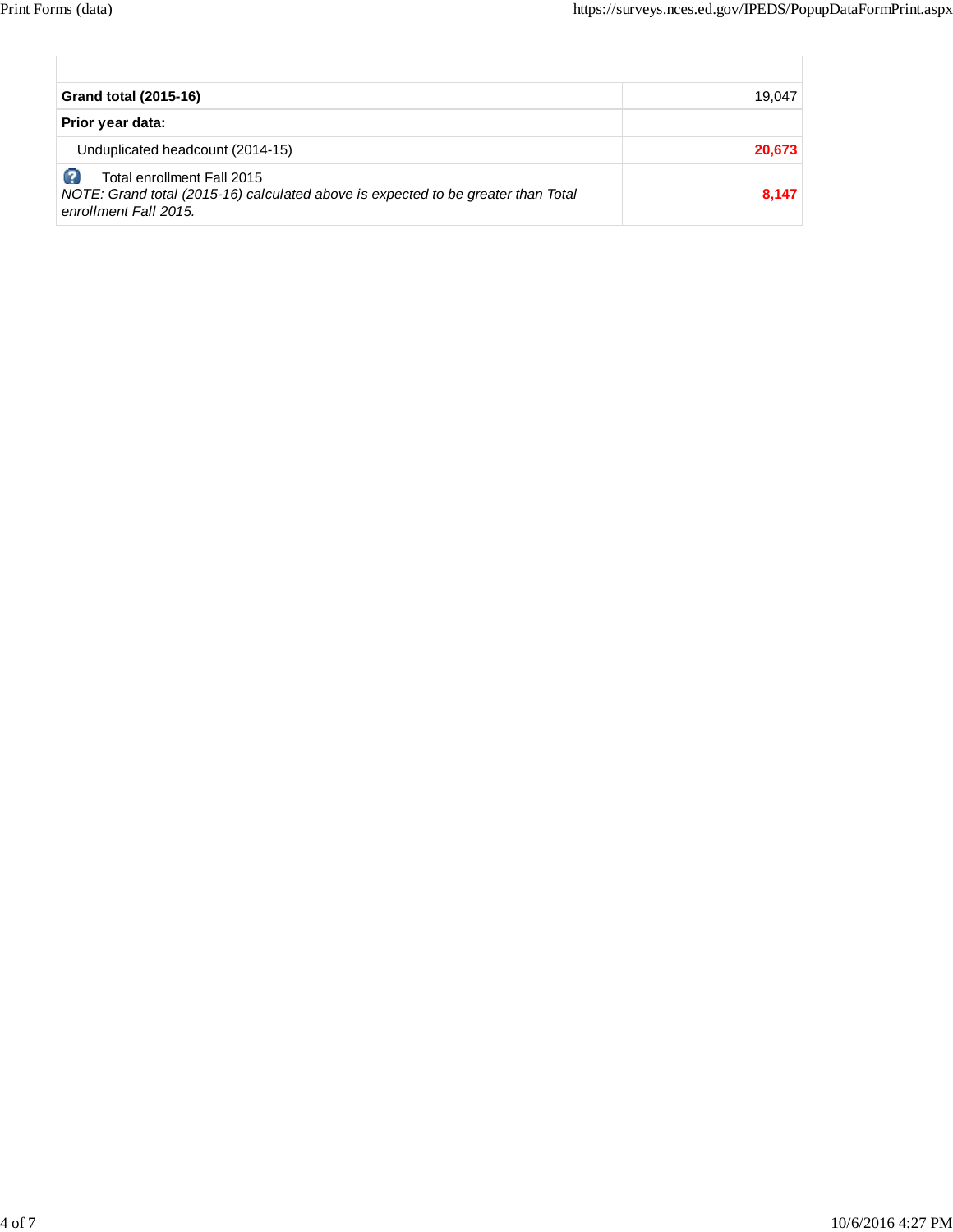| Institution: Parkland College (147916)                                                                                                                                                                                                                                                                                                                                 |                                                                 |                                     |                 | User ID: P1479161         |  |
|------------------------------------------------------------------------------------------------------------------------------------------------------------------------------------------------------------------------------------------------------------------------------------------------------------------------------------------------------------------------|-----------------------------------------------------------------|-------------------------------------|-----------------|---------------------------|--|
| Part B - Instructional Activity                                                                                                                                                                                                                                                                                                                                        |                                                                 |                                     |                 |                           |  |
|                                                                                                                                                                                                                                                                                                                                                                        | 12-month Instructional Activity<br>July 1, 2015 - June 30, 2016 |                                     |                 |                           |  |
| <b>Instructional Activity Reporting Reminder:</b><br>. Instructional activity is used to calculate an IPEDS FTE based on the institution's reported calendar system.                                                                                                                                                                                                   |                                                                 |                                     |                 |                           |  |
| <b>FTE Reporting Reminder:</b><br>. Institutions need not report their own calculations of undergraduate FTE unless IPEDS FTE calculations would be<br>misleading for comparison purposes among all IPEDS reporting institutions.                                                                                                                                      |                                                                 |                                     |                 |                           |  |
|                                                                                                                                                                                                                                                                                                                                                                        | 2015-16 total activity                                          |                                     | Prior year data |                           |  |
| <b>Instructional Activity</b>                                                                                                                                                                                                                                                                                                                                          |                                                                 |                                     |                 |                           |  |
| Undergraduate level:                                                                                                                                                                                                                                                                                                                                                   |                                                                 |                                     |                 |                           |  |
| Credit hour activity                                                                                                                                                                                                                                                                                                                                                   |                                                                 | 186,888                             |                 | 195,463                   |  |
| Calendar system (as reported on the prior year IC Header survey component):                                                                                                                                                                                                                                                                                            |                                                                 |                                     |                 | Semester                  |  |
| If the IPEDS calculated FTE estimates below are not reasonable, AND you have reported the correct instructional<br>activity hours above, enter your best FTE estimate in the "Institution reported FTE" column below and save the page.<br>This option should be used ONLY if the calculated estimate is not reasonable for your institution and IPEDS<br>comparisons. |                                                                 |                                     |                 |                           |  |
|                                                                                                                                                                                                                                                                                                                                                                        |                                                                 |                                     |                 |                           |  |
| Please provide your best estimate of undergraduate FTE for the 12-month reporting period only if the calculated FTE<br>estimate below is not reasonable for IPEDS comparison purposes:                                                                                                                                                                                 |                                                                 |                                     |                 |                           |  |
|                                                                                                                                                                                                                                                                                                                                                                        | Calculated FTE<br>2015-16                                       | Institution reported<br>FTE 2015-16 |                 | Prior year FTE<br>2014-15 |  |
| Undergraduate student FTE                                                                                                                                                                                                                                                                                                                                              | 6,230                                                           |                                     | 6,230           | 6,515                     |  |
|                                                                                                                                                                                                                                                                                                                                                                        |                                                                 |                                     |                 |                           |  |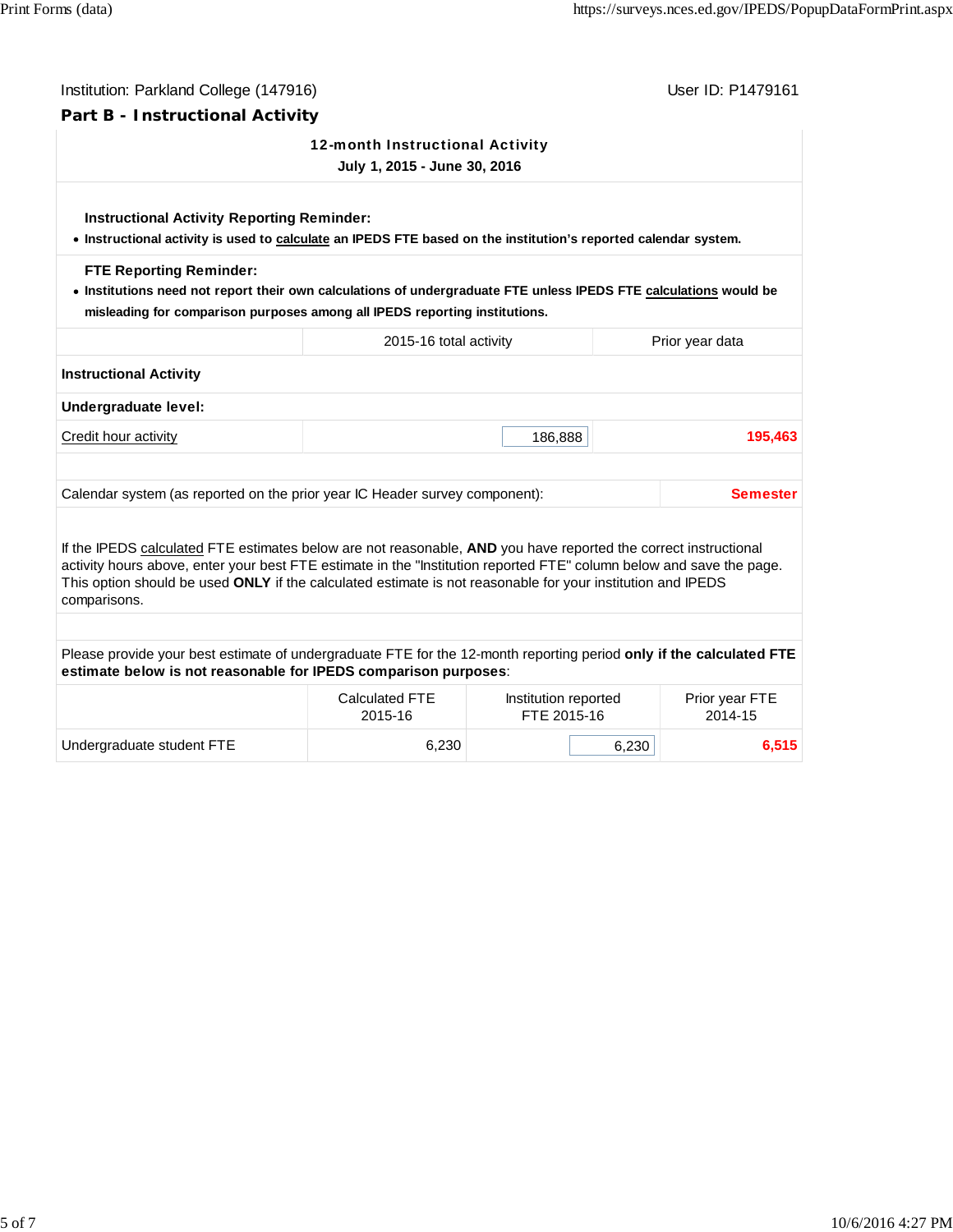# Institution: Parkland College (147916) Contract College (147916)

## **Prepared by**

|                                                                  | This survey component was prepared by:                                                                                                                                                                                                                                                                                                                                |   |                          |   |                   |
|------------------------------------------------------------------|-----------------------------------------------------------------------------------------------------------------------------------------------------------------------------------------------------------------------------------------------------------------------------------------------------------------------------------------------------------------------|---|--------------------------|---|-------------------|
| ⊙                                                                | Keyholder                                                                                                                                                                                                                                                                                                                                                             | Ω | <b>SFA Contact</b>       |   | <b>HR Contact</b> |
| O                                                                | <b>Finance Contact</b>                                                                                                                                                                                                                                                                                                                                                | Ο | Academic Library Contact | റ | Other             |
| Name:<br><b>Brian Counter</b><br>Email:<br>bcounter@parkland.edu |                                                                                                                                                                                                                                                                                                                                                                       |   |                          |   |                   |
|                                                                  |                                                                                                                                                                                                                                                                                                                                                                       |   |                          |   |                   |
|                                                                  | The name of the preparer is being collected so that we can follow up with the appropriate person in the event that there<br>are questions concerning the data. The Keyholder will be copied on all email correspondence to other preparers.                                                                                                                           |   |                          |   |                   |
| System.                                                          | The time it took to prepare this component is being collected so that we can continue to improve our estimate of the<br>reporting burden associated with IPEDS. Please include in your estimate the time it took for you to review instructions,<br>query and search data sources, complete and review the component, and submit the data through the Data Collection |   |                          |   |                   |
|                                                                  | Thank you for your assistance.                                                                                                                                                                                                                                                                                                                                        |   |                          |   |                   |